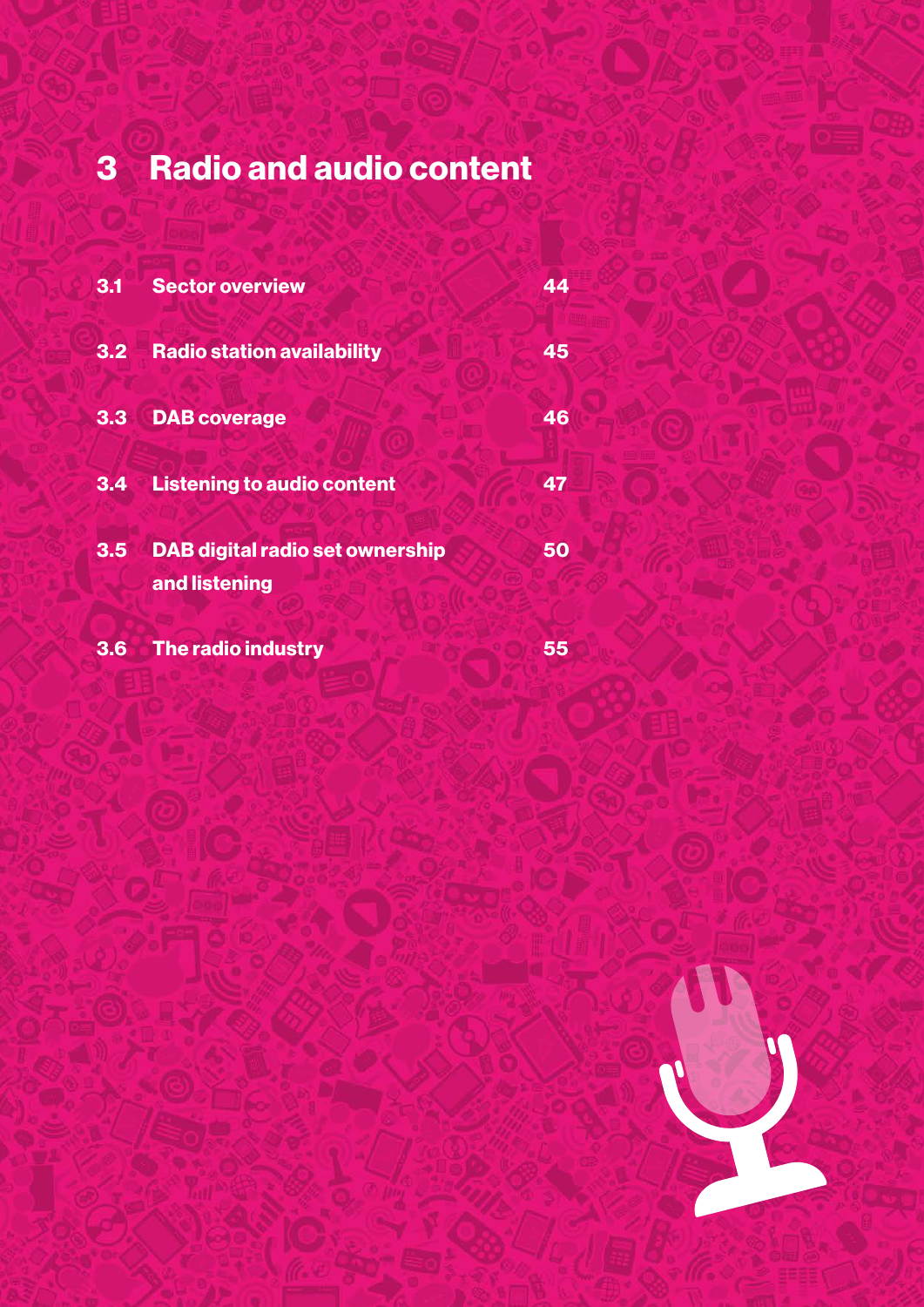People in the UK consume a range of audio content including live radio, streamed music, recorded music and podcasts, on a range of devices.

# 3.1 Sector Overview

Despite the range of ways in which audio content can now be consumed, the reach of live radio remains extremely high. Nine in ten people (89.6%) in the UK listen to the radio at least once a week – listening has remained at this level for the past five years.

While the proportion of people who listen to the radio has not changed year on year, people are listening to the radio for longer. Average listening per week increased by six minutes in the 12 months to Q1 2017 compared to the previous year, rising to 21 hours 24 minutes.

#### **Figure 3.1: UK radio industry: key metrics**

|                                                   | 2010   | 2011   | 2012   | 2013   | 2014   | 2015   | 2016   |
|---------------------------------------------------|--------|--------|--------|--------|--------|--------|--------|
| <b>Weekly reach of radio</b><br>(% of population) | 90.8%  | 90.5%  | 89.6%  | 90.4%  | 89.4%  | 89.5%  | 89.6%  |
| <b>Average weekly</b><br>hours per listener       | 22.3   | 22.6   | 22.0   | 21.4   | 21.3   | 21.3   | 21.4   |
| <b>BBC share of listening</b>                     | 54.8%  | 54.7%  | 54.8%  | 54.5%  | 53.7%  | 53.4%  | 52.5%  |
| Total industry revenue*                           | £1280m | £1255m | £1261m | £1203m | £1257m | £1256m | £1245m |
| Commercial revenue*                               | £509m  | £492m  | £498m  | £471m  | £516m  | £522m  | £526m  |
| <b>BBC</b> expenditure                            | £760m  | £751m  | £751m  | £721m  | £730m  | £722m  | £707m  |
| <b>Community radio revenue</b>                    | £11.3m | £11.3m | £11.3m | £11.1m | £11.6m | £11.7m | £11.6m |
| <b>Radio share of</b><br>advertising spend        | 3.2%   | 3.2%   | 3.3%   | 3.1%   | 3.1%   | 3.0%   | 3.0%   |
| <b>DAB digital radio</b><br>take-up (adults)      | 36.2%  | 40.3%  | 42.6%  | 46.3%  | 48.8%  | 53.4%  | 56.8%  |
| <b>Digital radio</b><br>listening share           | 25.2%  | 28.4%  | 32.5%  | 36.3%  | 38.0%  | 42.2%  | 45.7%  |

**Source:** RAJAR (all adults age 15+) 12 months to Q1 of the following year. Ofcom calculations based on figures in BBC Annual Report and Accounts 2015-16 (www.bbc.co.uk/annualreport), AA/Warc, broadcasters. Revenue figures are adjusted for CPI. \*Commercial and total revenue figures for 2010-2013 are not wholly comparable to 2014 and 2015 due to an amendment to the data collection methodology.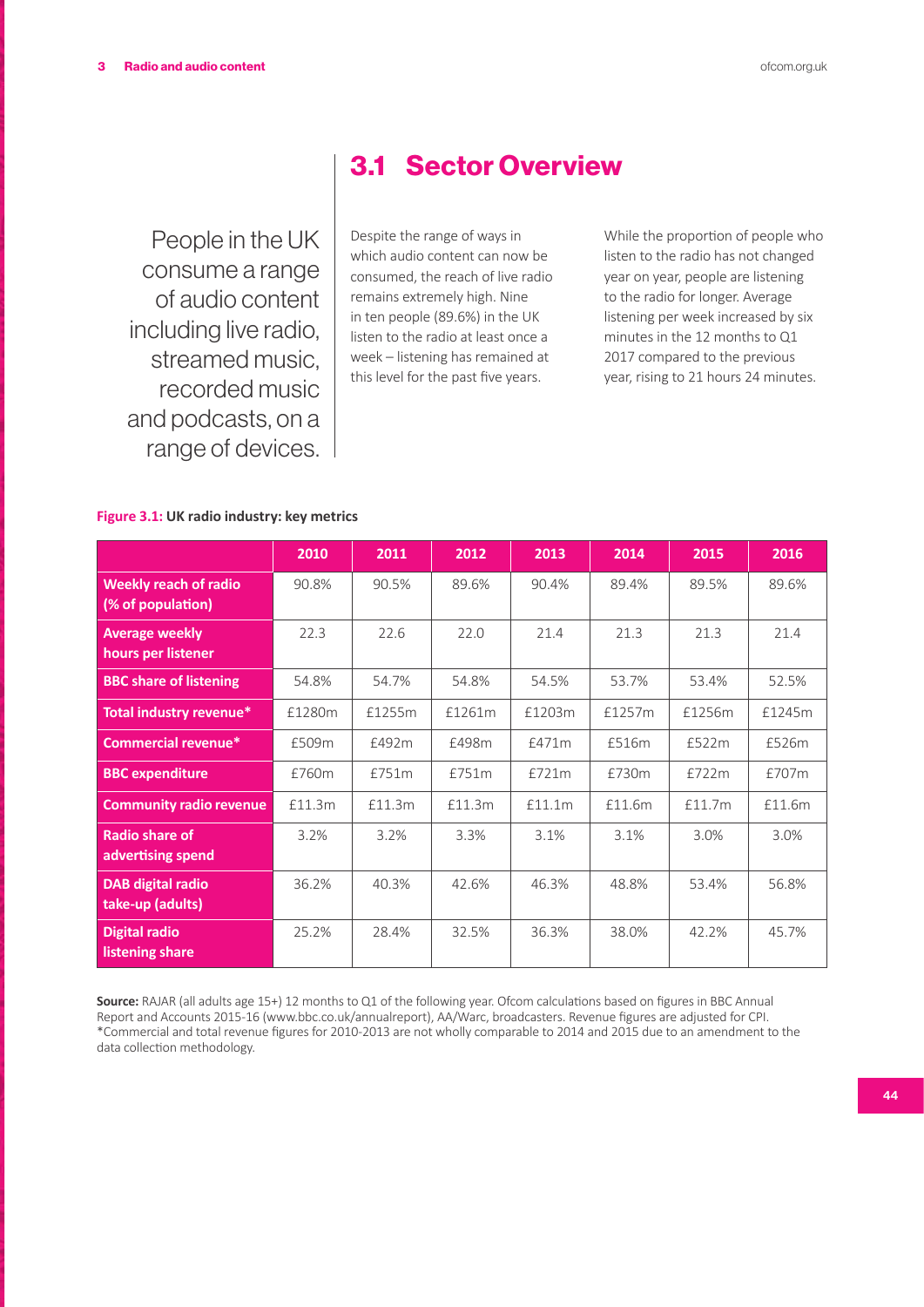There are 51 stations available on DAB in Northern Ireland.

# 3.2 Radio station availability

#### **There are 51 stations broadcasting on DAB in Northern Ireland**

This comprises 13 from the BBC, 30 stations on the Sound Digital and Digital One multiplexes, and eight commercial stations on local DAB multiplexes.

However, not all these stations will be available on DAB to listeners across the whole of Northern Ireland.

As Figure 1.2 shows, the proportion of households within the coverage area for each DAB transmitter network (operated by the BBC, Digital One and Sound Digital Ltd) varies.

There are also 33 analogue stations available in Northern Ireland.





**Source:** Ofcom, May 2017 \*The eight digital local commercial services are carried on the local DAB multiplex. Four of these broadcast Northern Ireland-specific content.

**Note:** This chart shows the maximum number of stations available; local variations and reception issues mean that listeners may not be able to access all of them. Local commercial analogue includes seven separate stations broadcasting in different locations across Northern Ireland as the Q Network.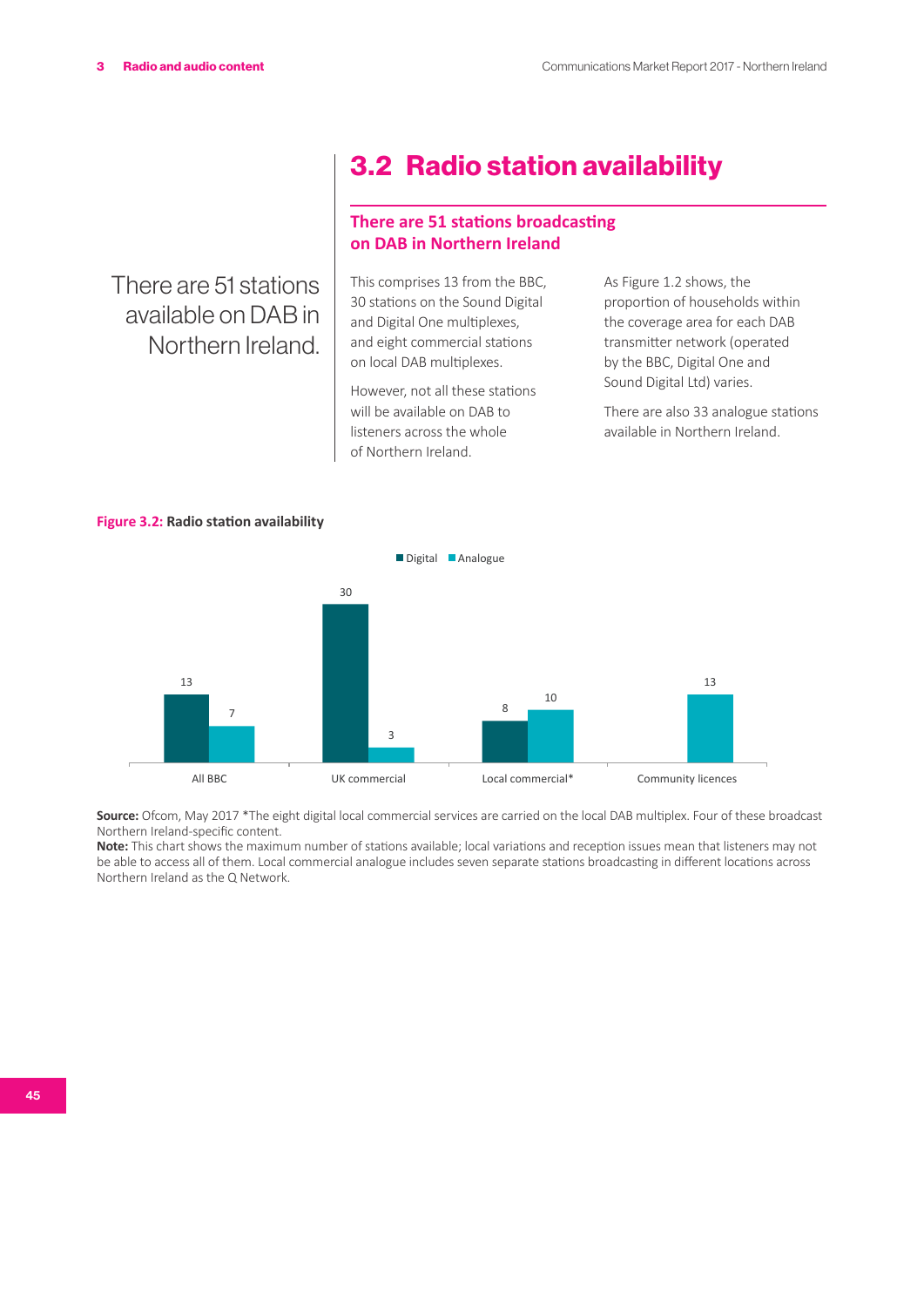DAB services from the BBC are available to 85% of households in Northern Ireland, the same as last year.

# 3.3 DAB coverage

# **DAB services from the BBC and commercial broadcasters are available to a majority of households**

Coverage from Digital One, one of the UK-wide commercial multiplexes, can be received by 85% of households in Northern Ireland. The Sound Digital multiplex, which launched earlier this year, is currently available to 57% of households.

Coverage from the local DAB multiplexes in Northern Ireland, as well as across the UK, is currently being extended with the addition of new transmitter sites. By Autumn 2016, local DAB coverage in Northern Ireland reached an estimated 86% of households, representing a 7pp increase since 2015.



#### **Figure 3.3: Household coverage of DAB**

**Source:** BBC, Arqiva, Ofcom, May 2017. \*Figures for local DAB are projections of expected coverage for mid-2017 based on a planned list of transmitter sites. The plan is continuing to be refined and actual coverage may differ slightly from those figures when the current programme of expansion completes during 2017.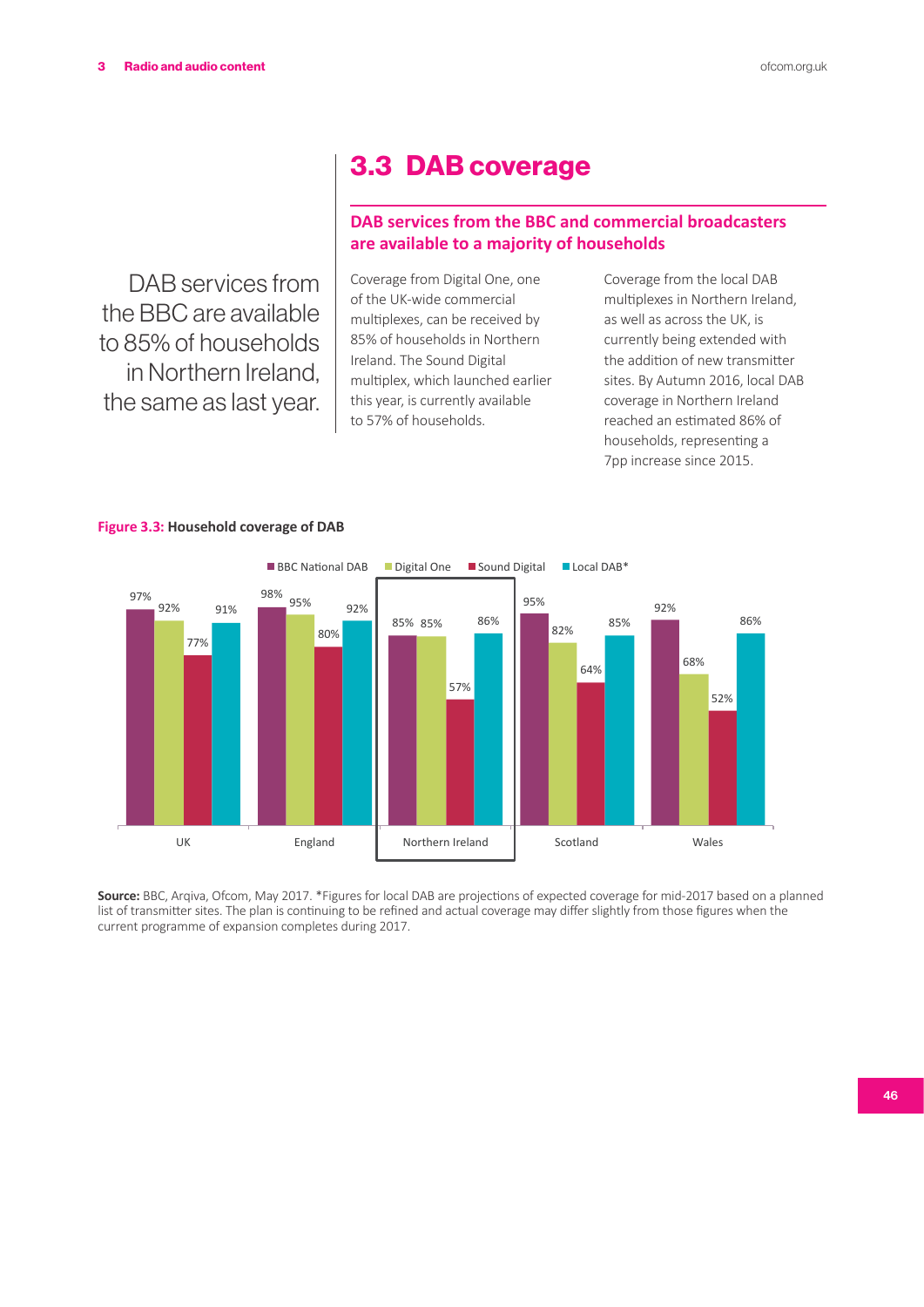# 3.4 Listening to audio content

### **Radio listeners in Northern Ireland spend 42 minutes more per week listening to the radio, compared to last year**

Eighty-nine per cent of adults in Northern Ireland now listen to the radio, the highest reach in three years.

On average, people spend 20.8 hours listening to the radio in an average week, an increase of about 42 minutes compared to 2016.

The amount of time spent listening to any radio in Northern Ireland has increased by more than a million hours in the past year (26.4 million hours vs. 27.4 million hours).



**Figure 3.4: Average weekly reach and listening hours: 2017**

**Source:** RAJAR, All adults (15+), 12 months to Q1 2017. Reach is defined here as the number of people aged 15+ who tune to a radio station within at least 1 quarter-hour period over the course of a week.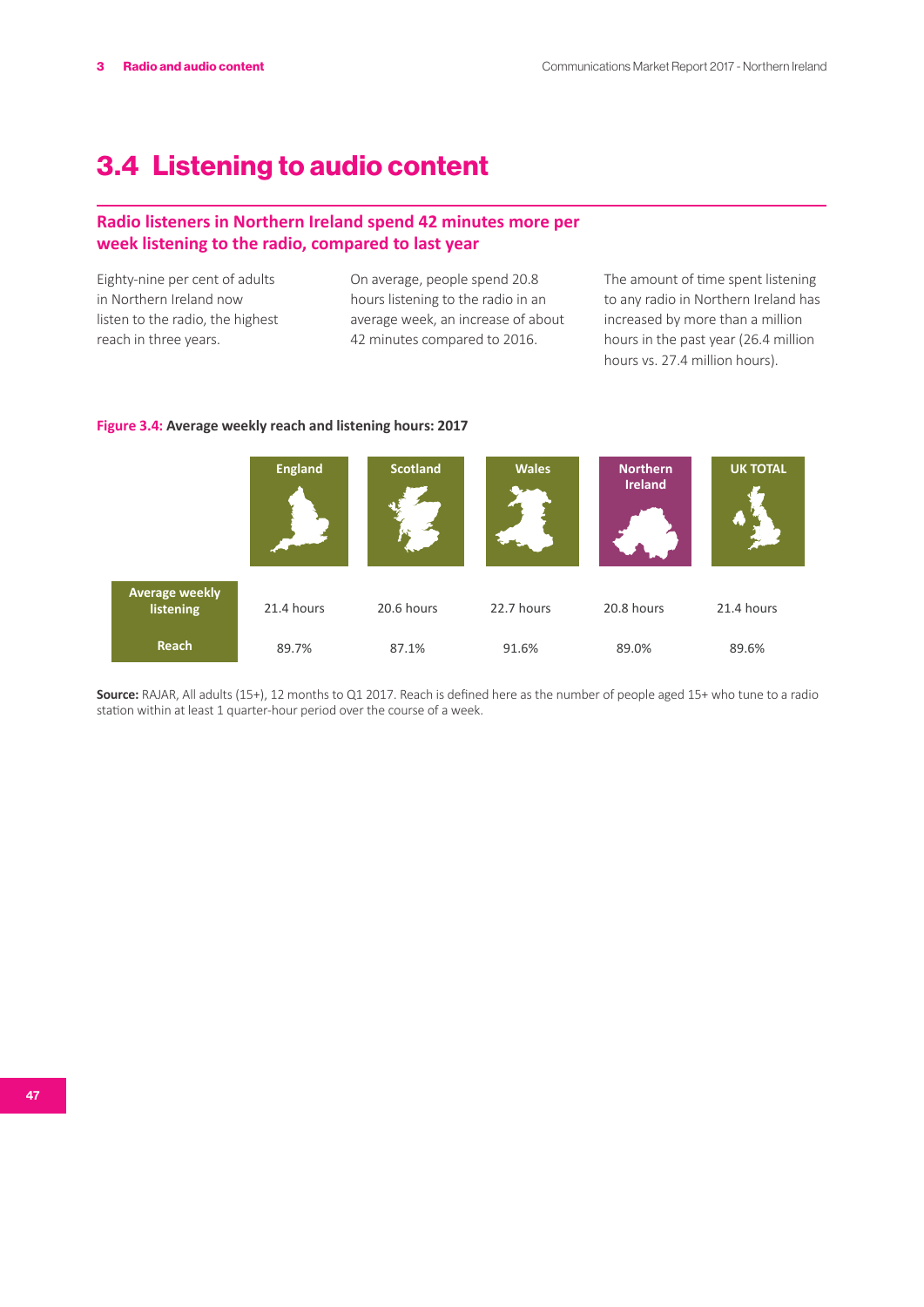# **Six in ten hours of radio listening in Northern Ireland are to local radio**

Sixty per cent of radio listening hours in Northern Ireland are accounted for by local services, an increase of 4pp since 2014. This is more than one and a half times greater than the UK average for listening to either local BBC or local commercial radio stations (36%) and the highest of any UK nation. Local commercial stations have a 39% share of listening hours in Northern Ireland, 10 percentage points (pp) higher than the UK average.

The nations' BBC services have a 21% share of listening hours. This is three times higher than the UK average for BBC local and nations' radio services. However, the BBC network stations have the lowest reach of all nations; less than half that of the UK average (21% in Northern Ireland vs. 45% across the UK).

Northern Ireland also has the highest proportion of listening to 'other' radio stations (8%), and around one in four radio listeners (23%) listen to these stations in a typical week compared to just 8% across the UK as a whole. This is likely to include a mix of listening to Republic of Ireland services, available via overspill stations, as well as community radio stations.



#### **Figure 3.5: Share of listening hours, by nation**

**Source:** RAJAR, All adults (15+), 12 months to Q1 2017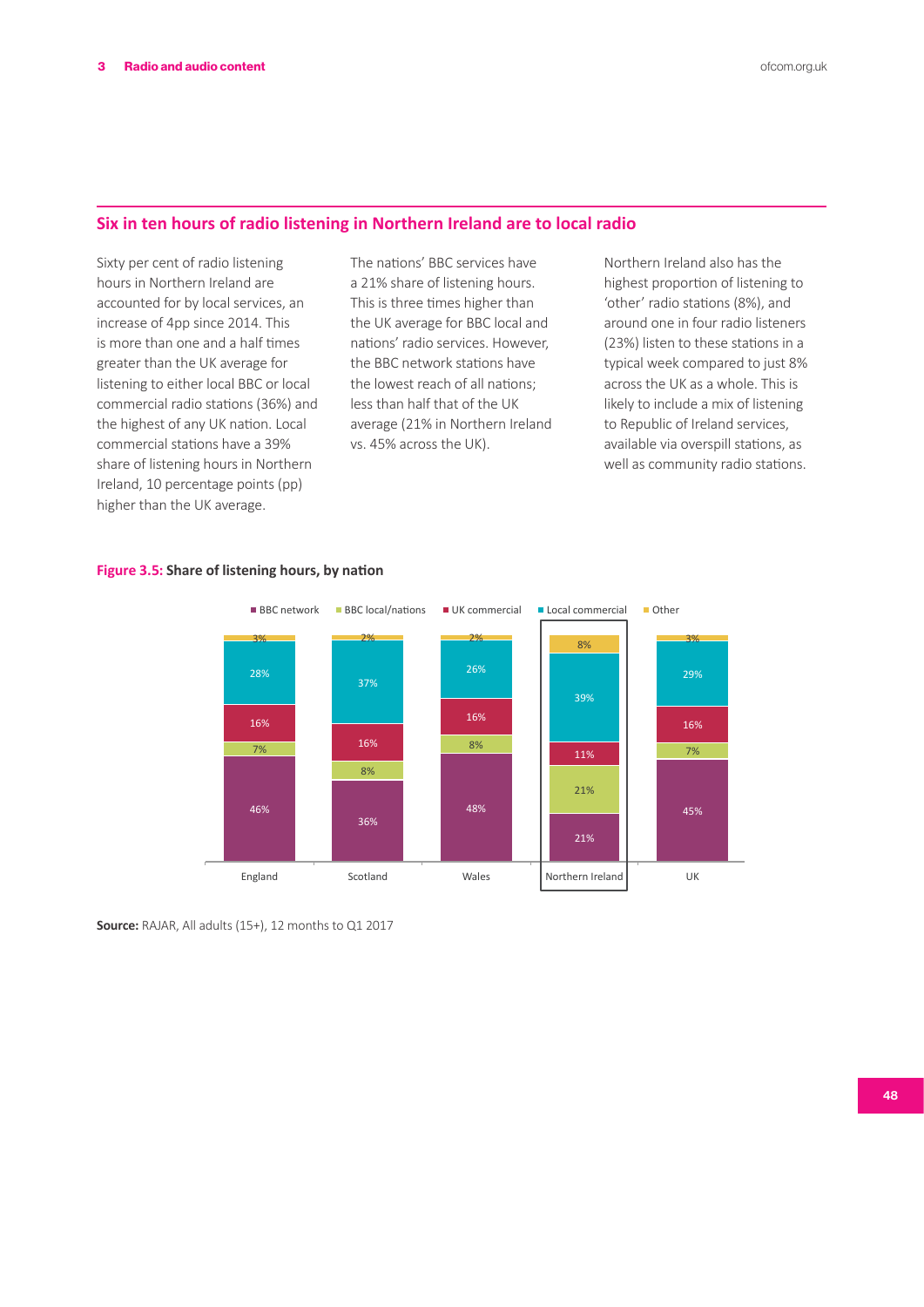#### **BBC Radio Ulster/Foyle outperforms all of the other BBC nations' services**

Thirty-four per cent of adults in Northern Ireland listen to BBC Radio Ulster/Foyle each week. This is by far the highest weekly reach of any BBC nations' service, and 19pp

higher than the aggregated reach of all the BBC local radio stations in England . The high reach, and the high share figures, also result in BBC Radio Ulster/Foyle having

the highest average hours of all the BBC nations' services, with listeners tuning in for an average of 11 hours 42 minutes each week.

**Figure 3.6: Weekly reach for nations'/local BBC services**



**Source:** RAJAR, All adults (15+), 12 months to Q1 2017

The average weekly reach to local commercial radio in Northern Ireland in the 12 months to Q1 2017 was 60% - also the highest among the UK nations.



Average weekly reach (%)



**Source:** RAJAR, All adults (15+), 12 months to Q1 2017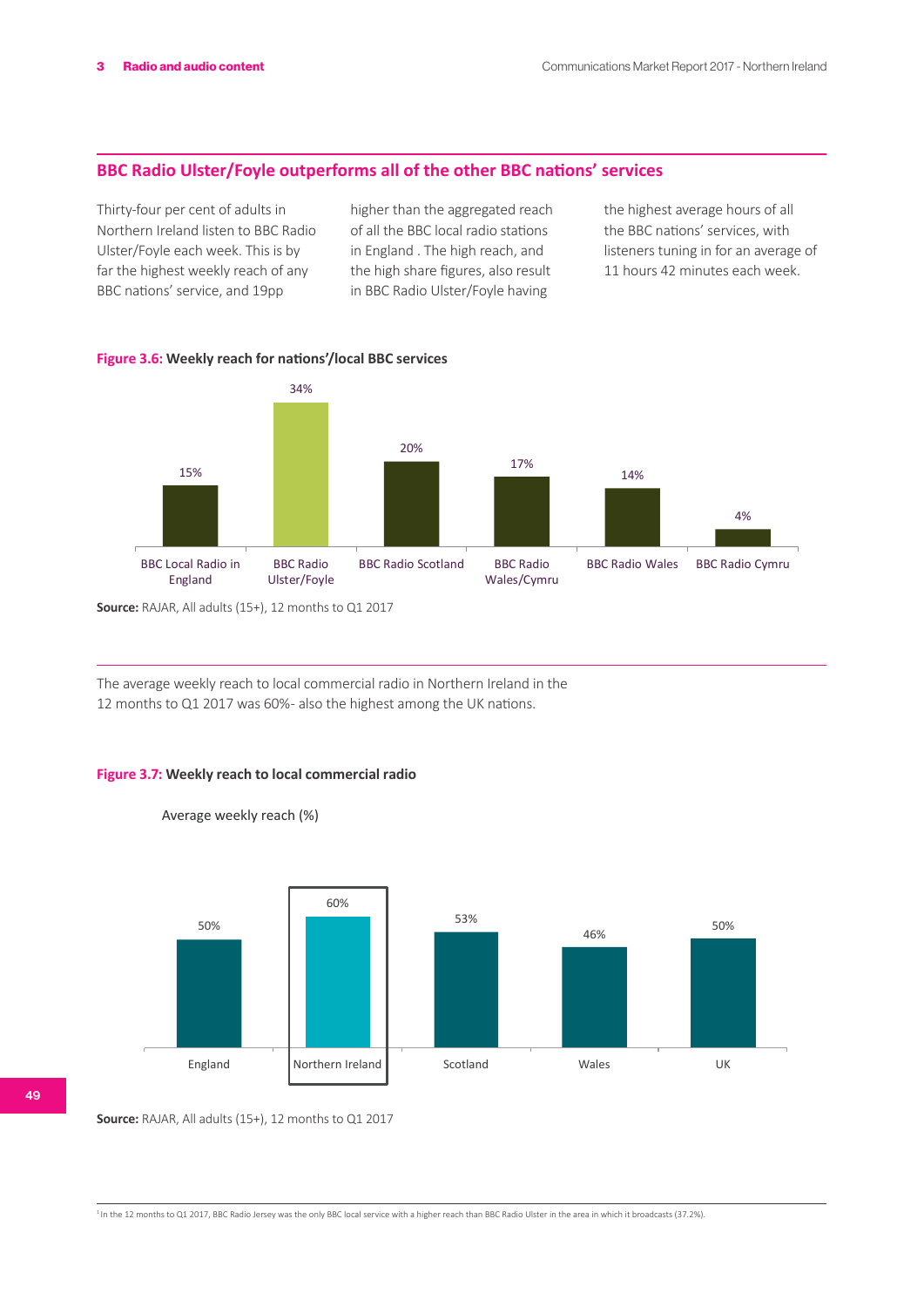3.5 DAB digital radio set ownership and listening

### **Although ownership of DAB digital radio sets is increasing, it is significantly lower than in the other UK nations**

Thirty-seven per cent of adults in Northern Ireland now have a DAB radio, an increase of 4pp since 2016.

#### However, this is significantly lower than the other nations of the UK, especially Wales and England, where ownership currently stands at 58%.

This is likely to be influenced by the lower reach of UK-wide services in Northern Ireland, as a key selling feature of DAB is the availability of a greater range of UK-wide stations from the BBC and commercial providers.

#### **Figure 3.8: Ownership of DAB digital radios**



% of population

**Source:** RAJAR, All adults (15+), 12 months to Q1 Note: In previous CMR reports we have used figures from Ofcom's Tech Tracker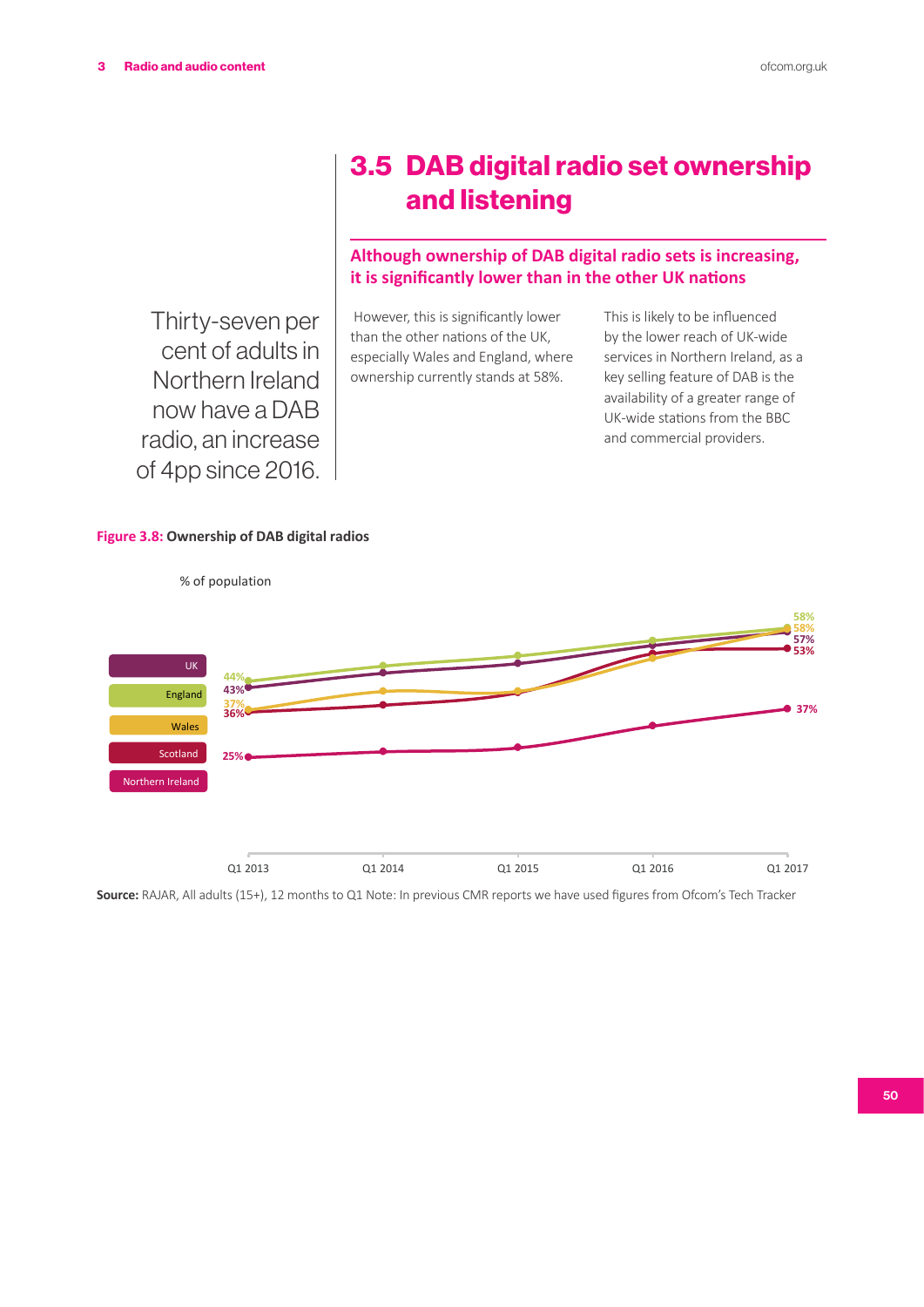### **Less than one in ten radio listeners in Northern Ireland without a DAB set say they are likely to buy one within the next year**

Four per cent of radio listeners in Northern Ireland who do not have a DAB set say they are likely to get one in the next 12 months.

There has been no positive change in the likelihood of buying a DAB set since 2016, but fewer respondents say they are unsure

(21% vs. 34% in 2016) and more say they are unlikely to buy a DAB set (75% vs. 60% in 2016).





**Source:** Ofcom Technology Tracker, Half 1 2017

**Base:** Adults aged 16+ who listen to radio and do not have a DAB set (n = 1533 UK, 269 Northern Ireland, 800 England, 250 Scotland, 214 Wales, 131 Northern Ireland urban, 138 Northern Ireland rural, 305 Northern Ireland 2012, 300 Northern Ireland 2013, 284 Northern Ireland 2014, 271 Northern Ireland 2015, 275 Northern Ireland 2016, 269 Northern Ireland 2017).

Significance testing: Arrows indicate any significant differences at the 95% confidence level between Northern Ireland and UK in 2017, between Northern Ireland urban and rural in 2017 and at the 99% confidence level between Northern Ireland 2016 and 2017. Circles around the +/- figures above the chart indicate any significant difference at the 99% confidence level between 2016 and 2017 for Northern Ireland, urban and rural.

**QP12:** How likely is it that your household will get a DAB radio in the next 12 months?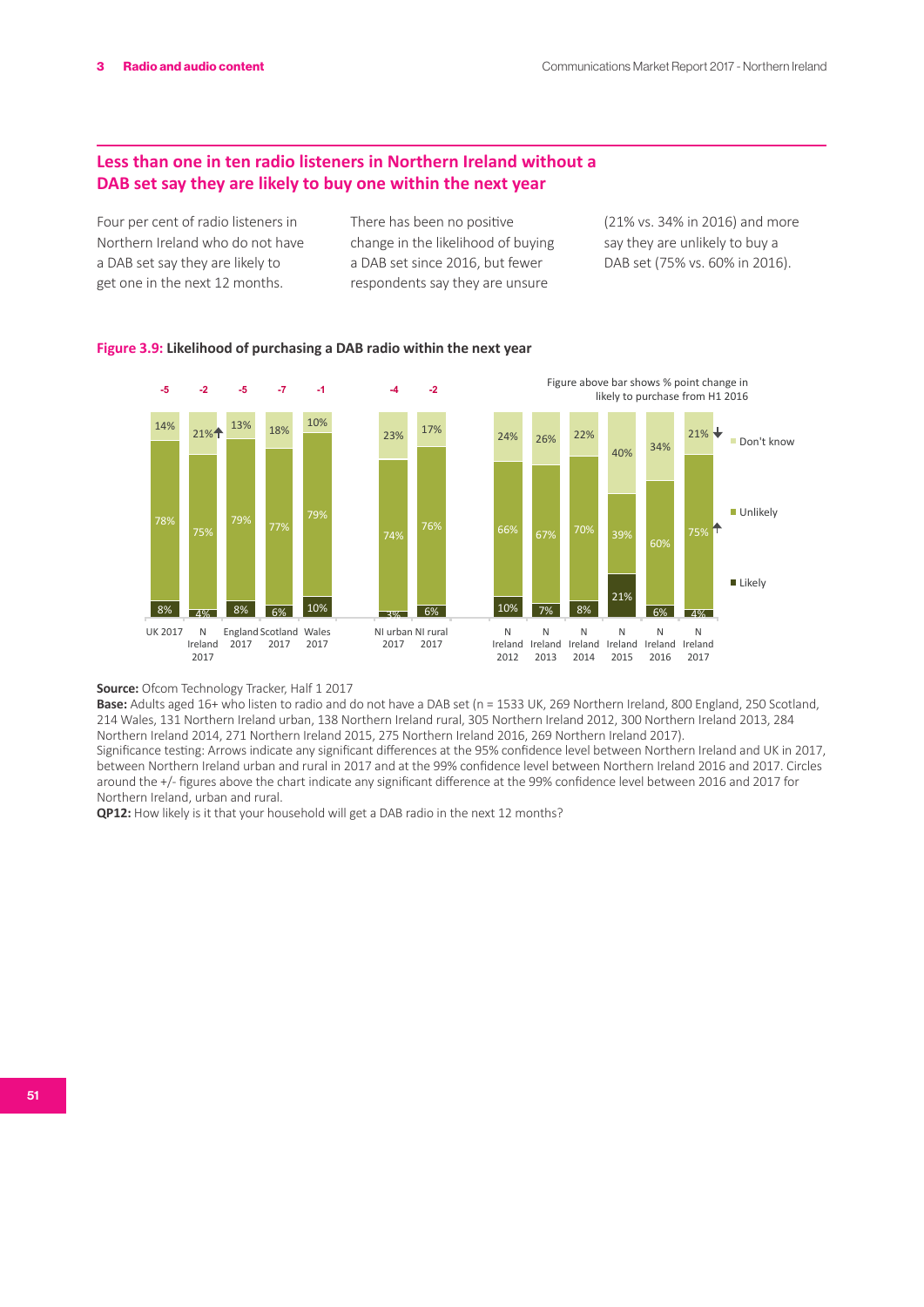#### **Most of those not likely to buy a DAB set say they 'have no need of one'**

Radio listeners stating they were unlikely to get DAB radio in the next 12 months were asked to say – without prompting – why they were unlikely to do so. More than two-thirds (69%) said it was because they did not need it, while a quarter

(26%) said it was because they were happy using an existing service. One in ten stated that they would never listen to it (10%), while 5% responded that they could receive a digital radio service through their TV.

**2014** 2015 2016 2017

There has been no change since 2016 in the reasons given for being unlikely to buy a DAB set.

#### **Figure 3.10: Reasons why unlikely to purchase DAB in the next year**



**Source:** Ofcom Technology Tracker, Half 1 2017

**Base:** All adults aged 16+ who listen to radio and are unlikely to get DAB radio in the next 12 months (Northern Ireland 2014 = 204; Northern Ireland 2015 = 113; Northern Ireland 2016 = 177, Northern Ireland 2017 = 206)

Responses shown for spontaneous mentions by 5% or more at a UK level

**Significance testing:** Arrows indicate any significant differences at the 99% confidence level between Northern Ireland 2016 and 2017. QP14: Why are you unlikely to get digital radio in the next 12 months?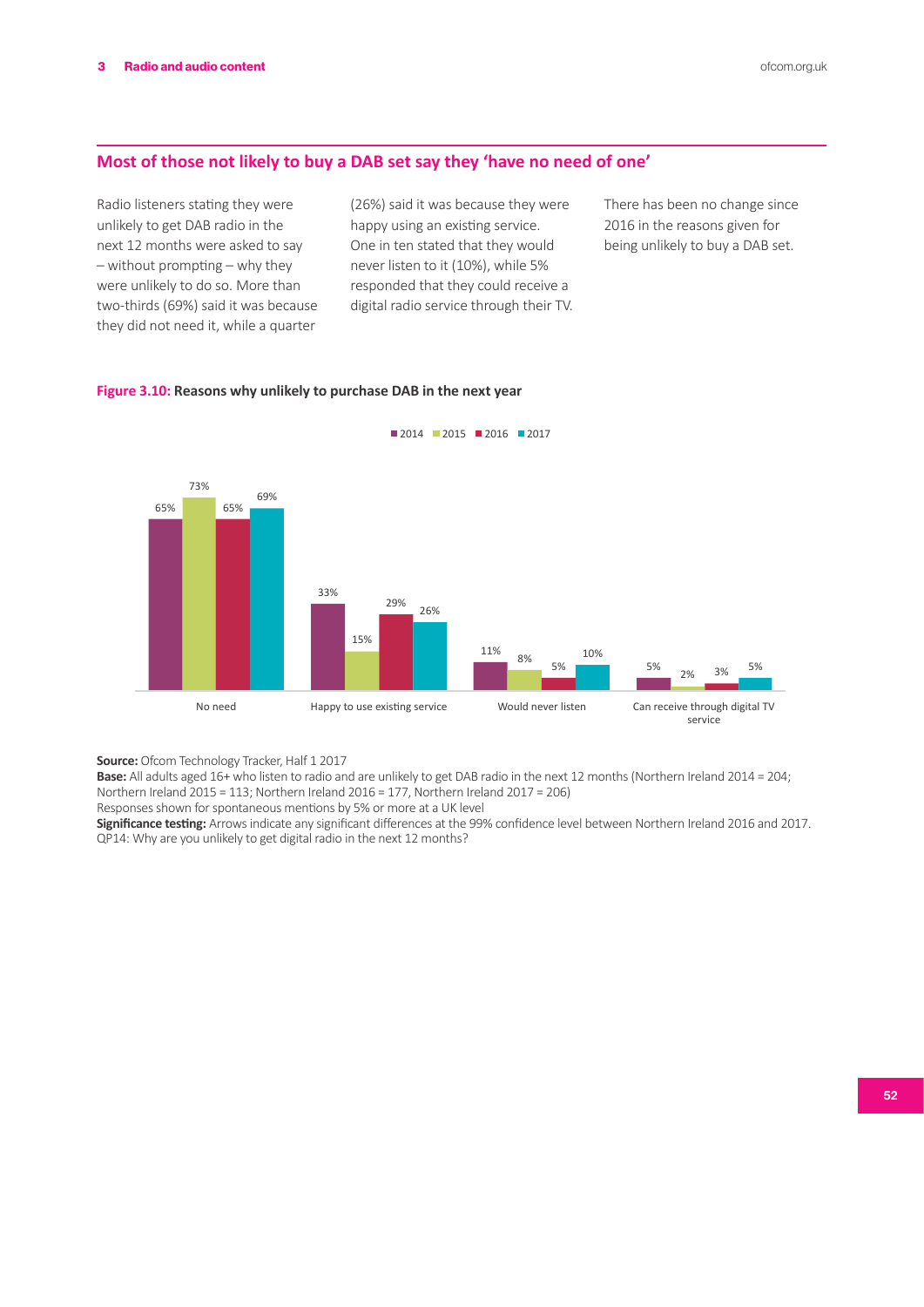### **Digital share of listening is lowest in Northern Ireland**

Listening to radio services through all digital platforms<sup>1</sup> accounts for 30% of total listening hours

in Northern Ireland, 16pp lower than the UK average. The majority of digital listening is through

a DAB set (63%) followed by 20% through the internet and 17% through a digital TV.

### **Figure 3.11: Share of listening hours via digital and analogue platforms: 2015**



**Source:** RAJAR, All adults (15+), 12 months to 2017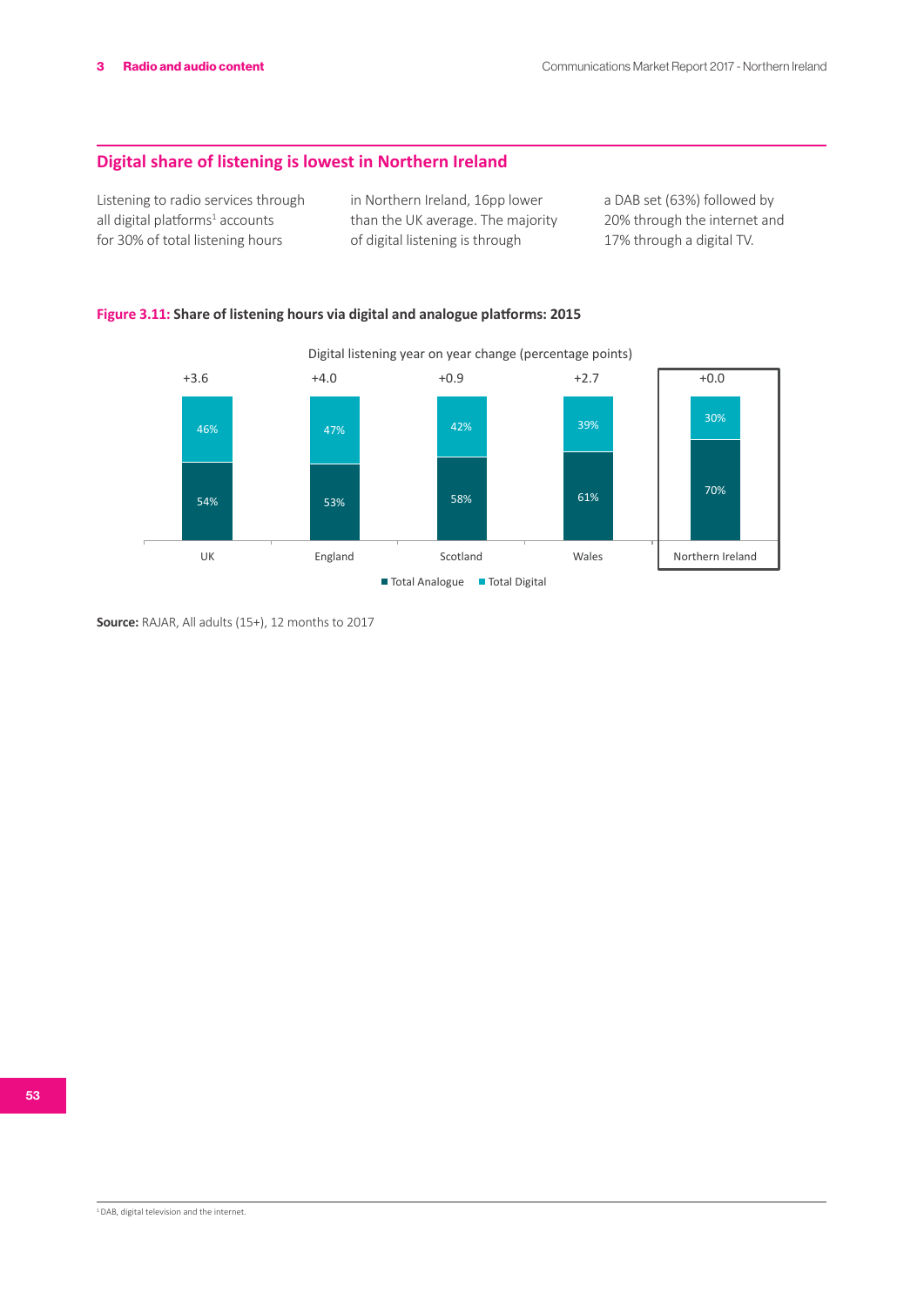#### **Digital's share of listening remains stable since last year**

Although the proportion of listening through any digital platform has increased by 9pp since 2013, there has been no overall increase since 2016. However, there are some differences between specific digital platforms.

For example, the share of listening done through a DAB set increased by 2pp compared to the previous year (19% vs. 17%), whereas listening via the internet or through digital television both dropped by 1pp in the same period.

In the 12 months to Q1 2017, the average weekly reach of DAB in Northern Ireland was 39%, an increase of 23pp since 2010. The average weekly reach of radio stations via DTV was 14%, a decline of 2pp since 2016; it has been overtaken by the average weekly reach of listening to radio stations via the internet, at 16%.

**Figure 3.12: Share of listening hours via digital and analogue platforms in Northern Ireland: Q1 2013 to Q1 2017**



**Source:** RAJAR, all adults, 12 months to Q1 each year